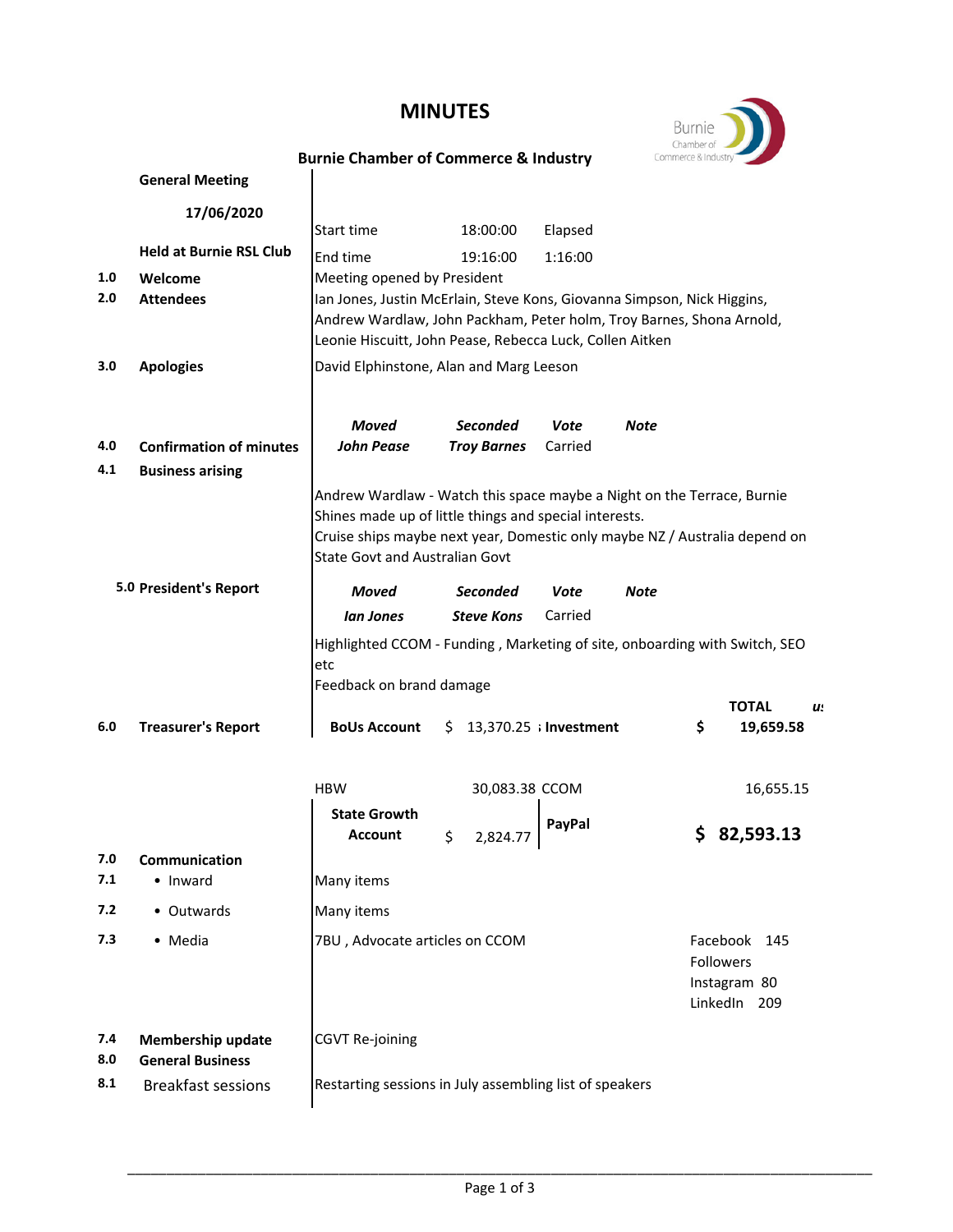| 8.2 | <b>Helping Burnie Work</b>      | Fast finish due to Covid, Deadline 12 months, some found work, extended<br>closing date                                                                                                                                                                                                                                                                                                                                                                                                                                                                                                                                                                                |  |
|-----|---------------------------------|------------------------------------------------------------------------------------------------------------------------------------------------------------------------------------------------------------------------------------------------------------------------------------------------------------------------------------------------------------------------------------------------------------------------------------------------------------------------------------------------------------------------------------------------------------------------------------------------------------------------------------------------------------------------|--|
| 8.3 | Events                          | No excellence awards this year                                                                                                                                                                                                                                                                                                                                                                                                                                                                                                                                                                                                                                         |  |
| 8.4 | <b>Chamber Alliance</b>         | Meet weekly by Zoom call. Good to get weekly updates from TCCI.                                                                                                                                                                                                                                                                                                                                                                                                                                                                                                                                                                                                        |  |
| 8.5 | <b>Promotions Committee</b>     | Slowed due to Covid, project in the works                                                                                                                                                                                                                                                                                                                                                                                                                                                                                                                                                                                                                              |  |
| 8.6 | <b>Tourism Report</b>           | Noted the passing of long time tourism member Derek Ballamy, a valued<br>member of our community. Hoping to restart meetings in August. Need<br>interstate to get going. Most business still on life support. Many calls and<br>virtual catchups THA, NxNW,                                                                                                                                                                                                                                                                                                                                                                                                            |  |
| 8.7 | Retail / Construction<br>Report | John Pease - 2 speed economy Some good, Some quiet. Some doing better<br>than others, supply chain shortages because of China e.g. sheepskin<br>products.<br>Troy Barnes - reasonable, stations finding it challenging<br>Shona Arnold - Construction Update, all 4 big building companies suffering<br>from a lag in projects, Stubbs able to maintain some work. There will be staff<br>stood down over next few weeks. . Jobs in pipeline but not starting up yet.<br>Starting to feel some pain. Will need workers back in in 2-3 months for<br>projects. Have to retain in region.<br>lan Jones - NBN survey report show change to online shopping, discussion on |  |
|     |                                 | changing business / consumer patterns                                                                                                                                                                                                                                                                                                                                                                                                                                                                                                                                                                                                                                  |  |
| 8.8 | <b>General Business</b>         |                                                                                                                                                                                                                                                                                                                                                                                                                                                                                                                                                                                                                                                                        |  |
|     | Scholarships                    | Carried to increase UTAS to 1 x \$3000 Moved John Packham Seconded Shona<br>Arnold                                                                                                                                                                                                                                                                                                                                                                                                                                                                                                                                                                                     |  |
|     | <b>Energy Presentation</b>      | Guy Barnett gave a presentation on state government policy and progress on<br>energy projects                                                                                                                                                                                                                                                                                                                                                                                                                                                                                                                                                                          |  |
|     | Shona Arnold                    | UTAS speaker Sarah Jones good option, new way of doing study                                                                                                                                                                                                                                                                                                                                                                                                                                                                                                                                                                                                           |  |
|     | Andrew Wardlaw                  | Support package from Council for COVID. Reviewed stage 2 \$1.2M package<br>rate freeze with discount. Stimulus for CBD. Food Lic waiver, car parking,<br>swimming pools, other lic fees waivered including sports ground hire. Waive<br>insurance for sports groups. rates policy adopted, 31st October discount<br>option. More support for payments. Good policies. Concessional loan \$10M<br>from state government. Govt to support packages and capital works. Council<br>supported by people paying rates.                                                                                                                                                       |  |
|     | Peter Holm                      | Splendid work of health care workers. Distorted by how a magazine explained<br>about it.                                                                                                                                                                                                                                                                                                                                                                                                                                                                                                                                                                               |  |
|     | <b>Nick Higgins</b>             | Filming of "paper on skin" will be good. Background on process of what<br>happens. 3 Short films then interviews with judges. Sponsored by Michael                                                                                                                                                                                                                                                                                                                                                                                                                                                                                                                     |  |
|     | Rebecca Luck                    | Real estate business different way of working now, 360 degree viewing<br>services. Housing market still strong, sellers market. Blocks going strong.<br>Rental market still strong, rates going up / eviction moratorium is limiting.                                                                                                                                                                                                                                                                                                                                                                                                                                  |  |
|     | Justin McErlain                 | Demo of Cradle Coast Market place                                                                                                                                                                                                                                                                                                                                                                                                                                                                                                                                                                                                                                      |  |
|     | Steve Kons, Giovanna<br>Simpson | Re opening business sooner, schools back, mental health issues. Headspace<br>coming to Burnie                                                                                                                                                                                                                                                                                                                                                                                                                                                                                                                                                                          |  |